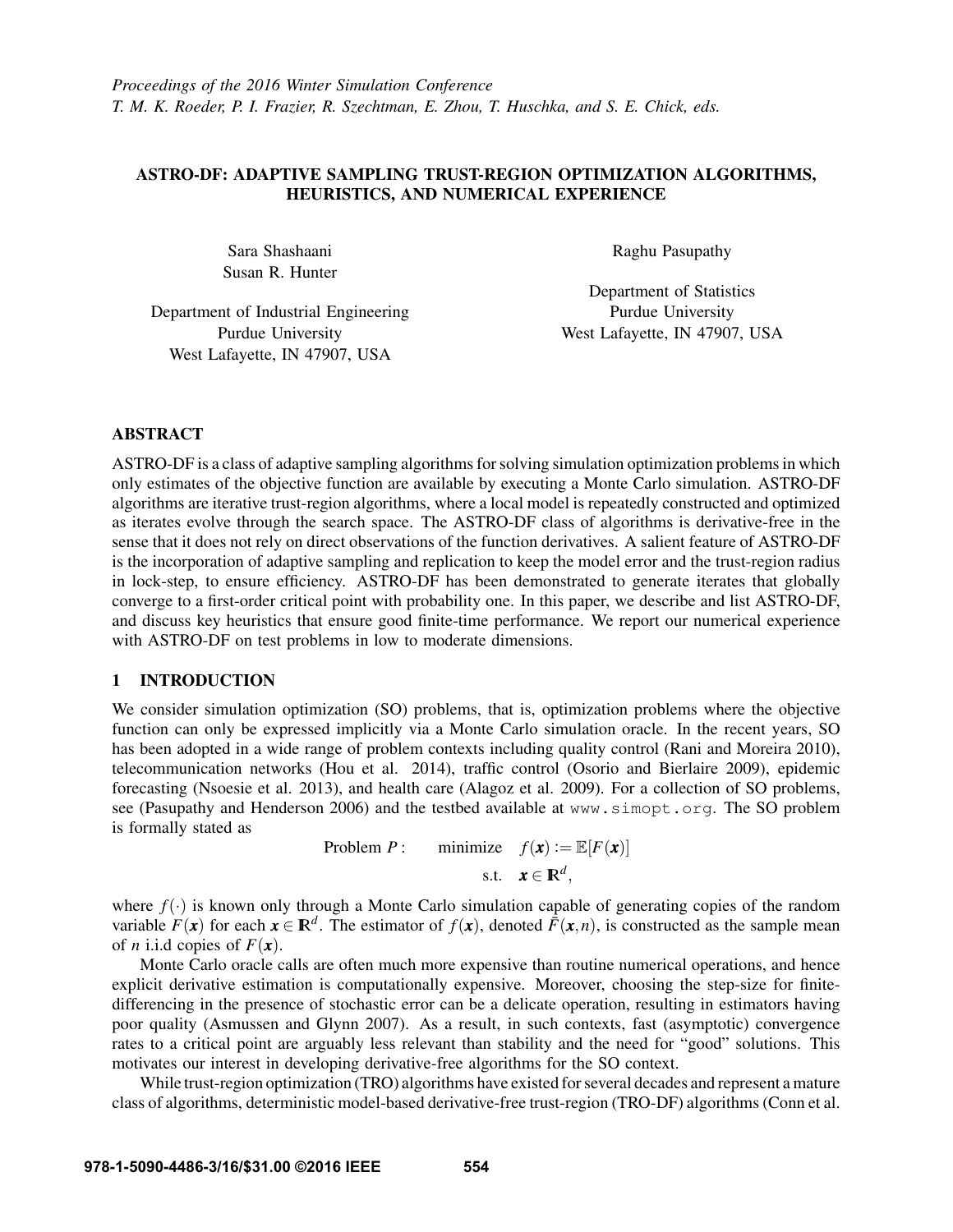2009b) have become popular only over the last decade. The family of algorithms we propose, called ASTRO-DF, follows a logic that is analogous to TRO-DF. ASTRO-DF is an iterative algorithm in which during each iteration *k* a local (and analytically convenient) model of the objective function is constructed by strategically placing design points within a trust-region around the current iterate  $\bm{X}_k$ , and then obtaining Monte Carlo estimates of the objective function at each design point. As we shall see, the number of Monte Carlo calls at each design point is *adaptive* — just enough to ensure that the sampling variability of function observations at the point is commensurate with the estimated model error. After such model construction and (stochastic) certification, the constructed model is used within an optimization step to identify the next candidate solution  $\tilde{\bm{X}}_{k+1}$ . The candidate solution  $\tilde{\bm{X}}_{k+1}$  is not immediately accepted. Instead, if the model-predicted and Monte Carlo-estimated function decrease values from the current iterate  $\mathbf{X}_k$  to the candidate point  $\tilde{X}_{k+1}$  are comparable in a certain sense, then  $\tilde{X}_{k+1}$  is accepted as the next iterate  $X_{k+1}$ and the trust-region expanded; otherwise,  $\tilde{\bm{X}}_{k+1}$  is rejected and the trust-region is shrunk in an attempt to improve the quality of the local model around  $X_k$ . ASTRO-DF has been shown to globally converge to a first-order critical point almost surely. For the details on theoretical results see the recent paper on ASTRO-DF (Shashaani et al. 2015).

A number of features within ASTRO-DF are noteworthy. First, we introduce certificates of stochastic model sufficiency for use in ASTRO-DF's model construction step. Such certificates of model sufficiency correspond to notions of fully linear and fully quadratic models (Conn et al. 2009b) in the deterministic context, and are important to guarantee ASTRO-DF's convergence. Second, sampling within ASTRO-DF, most of which happens within the model construction step, is adaptive. Such adaptivity complicates ASTRO-DF's analysis but ensures efficiency through explicit dependence on algorithmic trajectory. Third, three different sources of error are present within ASTRO-DF: (i) *stochastic sampling error* arising due to the fact that function evaluations are through Monte Carlo simulation; (ii) *model bias* arising due to the choice of the local model; and (iii) *stochastic interpolation error* arising due to the fact that model prediction at unobserved points is a combination of the model bias and the error in (i). (Of these, only (ii) is present in the deterministic context.) As we shall see, the sampling and searching logic within ASTRO-DF, towards fostering efficiency, keeps the three sources of error (i), (ii), and (iii) in lock-step.

## 2 ASTRO-DF ALGORITHM

To facilitate our discussion of ASTRO-DF, we first provide the listing for a simplified deterministic trustregion optimization (DTRO) algorithm in Algorithm 1. While this algorithm does employ gradients, we use it to build basic intuition for trust-region algorithms and for the ASTRO-DF algorithm that will follow. Our presentation and notation closely follow that of Nocedal and Wright (2006).

On the *k*th iteration of DTRO, we first construct a quadratic model at the current point  $x_k$  (Step 2). Next, we optimize (Step 3) the model in a *trust-region*, yielding a candidate point  $\tilde{\mathbf{x}}_{k+1}$ . This is followed by the calculation of the success ratio in Step 4 in preparing to evaluate the quality of the candidate point  $\tilde{\mathbf{x}}_{k+1}$ . In Steps 5–9, the candidate point  $\tilde{\mathbf{x}}_{k+1}$  is accepted and the trust-region radius expanded if the success ratio exceeds a certain threshold; otherwise, the incumbent point  $x_k$  remains unchanged and the trust-region radius is shrunk in an attempt to improve the quality of the local quadratic model.

Given the above basic framework for a trust-region algorithm, we now describe ASTRO-DF in greater detail. A detailed algorithm listing is provided in Algorithm 2, where the numbering of all steps corresponds to the analogous steps in DTRO. Since we assume that gradient estimates are not available, model construction is a key step in ASTRO-DF. Detailed steps for model construction are listed in Algorithm 3.

The operations during each iteration of ASTRO-DF are encapsulated within four repeating stages that are modified versions of their DTRO counterparts: (i) local (stochastic) model construction and certification through adaptive sampling; (ii) constrained optimization of the constructed model (within the trust-region) for identifying the next candidate solution; (iii) re-estimation of the objective function at the candidate solution through adaptive sampling and evaluation of the candidate solution; and (iv) (stochastic) sufficient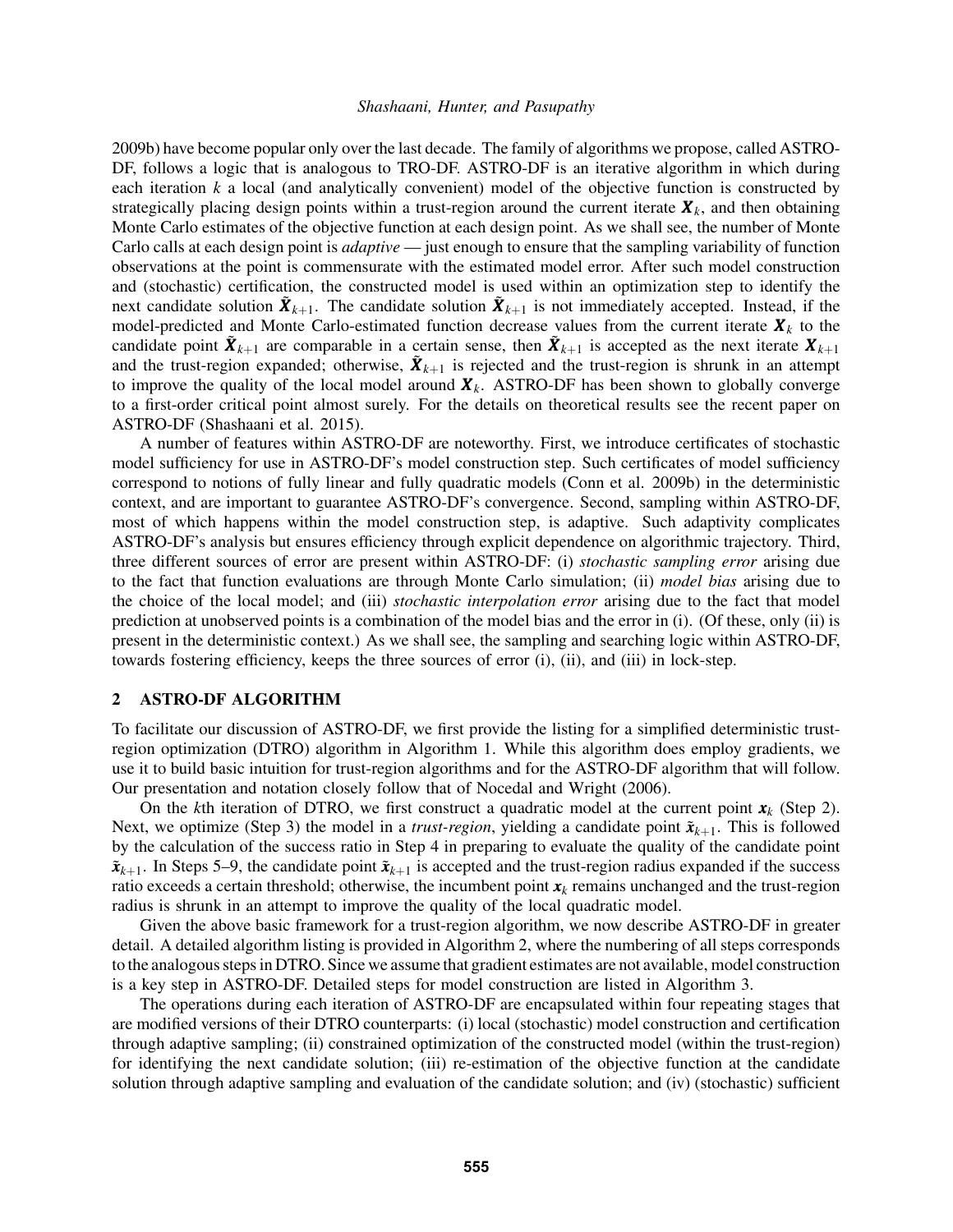#### Algorithm 1 Deterministic Trust-Region Optimization (DTRO) Algorithm

Require: Initial guess  $x_0 \in \mathbb{R}^d$ , initial trust-region radius ∆<sub>0</sub> > 0 and maximum radius ∆<sub>max</sub> > 0, model "fitness" threshold  $\eta_1 > 0$ , trust-region expansion constant  $\gamma_1 > 1$  and contraction constant  $\gamma_2 \in (0,1)$ .

- 2: *Model Construction:* Construct the quadratic model  $m_k(\mathbf{x}_k + \mathbf{p}) = f(\mathbf{x}_k) + \nabla f(\mathbf{x}_k)^T \mathbf{p} + \frac{1}{2} \mathbf{p}^T B_k \mathbf{p}$  at the current point  $\mathbf{x}_k$ .
- 3: *TR Subproblem:* Obtain the *k*th step by minimizing the model in trust-region,  $p_k = \arg\min_{\|\pmb{p}\| \leq \Delta_k} m_k(\pmb{x}_k + \pmb{p})$ , and
- set the new candidate point  $\tilde{\mathbf{x}}_{k+1} = \mathbf{x}_k + \mathbf{p}_k$ . 4: *Evaluate:* Evaluate success ratio

 $\rho_k = \frac{f(\mathbf{x}_k) - f(\mathbf{x}_{k+1})}{m(\mathbf{x}) - m(\mathbf{x})}$  $\frac{J(\mathbf{x}_k) - J(\mathbf{x}_{k+1})}{m_k(\mathbf{x}_k) - m_k(\mathbf{x}_{k+1})}$ . {numerator: actual objective value "reduction;" could be positive or negative} {denominator: objective value reduction predicted by model; always positive}

*Update:*

5: **if**  $\rho_k > \eta_1$  then {If the actual objective value reduces "enough" relative to the model,  $\delta$ :  $\mathbf{x}_{k+1} = \tilde{\mathbf{x}}_{k+1}$ ,  $\Delta_{k+1} = \min\{\gamma \Delta_k, \Delta_{\text{max}}\}\$ . {accept the candidate point and expand the trust-region radius 6:  $\mathbf{x}_{k+1} = \tilde{\mathbf{x}}_{k+1}, \ \Delta_{k+1} = \min\{\gamma_1\Delta_k, \Delta_{\text{max}}\}.$ <br>7: **else** else 8:  $x_{k+1} = x_k, \ \Delta_{k+1} = \gamma_2 \Delta_k$ 9: end if 10: end for

### Algorithm 2 ASTRO-DF Main Algorithm

Require: *Parameters from DTRO:* Initial guess  $x_0 \in \mathbb{R}^d$ , initial trust-region radius  $\tilde{\Delta}_0 > 0$  and maximum radius  $\Delta_{\max} > 0$ , model "fitness" threshold  $\eta_1 > 0$ , trust-region expansion constant  $\gamma_1 > 1$  and contraction constant  $\gamma_2 \in (0,1)$ . *Parameters specific to ASTRO-DF:* initial sample size  $n_0$ , sample size lower bound sequence  $\{\lambda_k\}$  such that  $k^{(1+\epsilon)} = O(\lambda_k)$ , initial sample set  $\tilde{y}_0 = {\mathbf{x}_0}$ , and outer adaptive sampling constant  $\kappa_{\text{oas}}$ .

1: for  $k = 0, 1, 2, \ldots$  do

- 2: *Model Construction:* Construct the model at  $\mathbf{X}_k$  by calling Algorithm 3 with the candidate trust-region radius  $\tilde{\Delta}_k$  and  $\text{candidate set of sample points } \widetilde{\mathcal{Y}}_k, \ [M_k(\boldsymbol{X}_k+\boldsymbol{s}),\Delta_k,\mathcal{Y}_k] = \text{AdaptiveModelConstruction}(\tilde{\Delta}_k,\widetilde{\mathcal{Y}}_k).$
- 3: *TR Subproblem:* Approximate the *k*th step by minimizing the model in the trust-region,  $S_k = \arg\min_{\|g\| \leq \Lambda_k} M_k(\mathbf{X}_k + \mathbf{s})$ , and set the new candidate point  $\tilde{X}_{k+1} = X_k + S_k$ .
- 4: *Evaluate:* Estimate the function at the candidate point using adaptive sampling to obtain  $\bar{F}(\tilde{\bm{X}}_{k+1}, \tilde{N}_{k+1})$ , where

$$
\tilde{N}_{k+1} = \max\left\{\lambda_k, \min\left\{n : \frac{\hat{\sigma}\left(\tilde{\boldsymbol{X}}_{k+1}, n\right)}{\sqrt{n}} \le \frac{\kappa_{oas} \Delta_k^2}{\sqrt{\lambda_k}}\right\}\right\}.
$$
\n(1)

{accept the candidate point and expand the trust-region radius.}

{Else, remain at  $x_k$  and reduce the trust-region radius.}

Let  $\tilde{N}_k = N(\mathbf{X}_k)$  obtained from Step 2 and evaluate the estimated success ratio

$$
\hat{\rho}_k = \frac{\bar{F}\left(\boldsymbol{X}_k,\tilde{N}_k\right)-\bar{F}\left(\tilde{\boldsymbol{X}}_{k+1},\tilde{N}_{k+1}\right)}{M_k(\boldsymbol{X}_k)-M_k(\tilde{\boldsymbol{X}}_{k+1})}.
$$

*Update:* 5: if  $\hat{\rho}_k > \eta_1$  then 6:  $\bm{X}_{k+1} = \bm{\tilde{X}}_{k+1}, \ \tilde{\Delta}_{k+1} = \min\{\gamma_1 \Delta_k, \Delta_{\max}\}, \ N_{k+1} = \tilde{N}_{k+1}.$ Set  $\tilde{\mathbf{Y}}_{\text{max}} := \arg \max_{\mathbf{Y}_i \in \mathcal{Y}_k} \{ ||\tilde{\mathbf{X}}_{k+1} - \mathbf{Y}_i|| \}$ . Update the sample set  $\tilde{y}_{k+1} = \mathcal{Y}_k \setminus \{ \tilde{\mathbf{Y}}_{\text{max}} \} \cup \{ \mathbf{X}_{k+1} \}.$ 7: else 8:  $\bm{X}_{k+1} = \bm{X}_k, \ \tilde{\Delta}_{k+1} = \gamma_2 \Delta_k, \ N_{k+1} = \tilde{N}_k.$ Set  $\boldsymbol{Y}_{\text{max}} := \arg \max_{\boldsymbol{Y}_i \in \mathcal{Y}_k} \{ ||\boldsymbol{X}_k - \boldsymbol{Y}_i|| \}$ . If  $\boldsymbol{\tilde{X}}_{k+1} \neq \boldsymbol{Y}_{\text{max}}$ , then update  $\tilde{\mathcal{Y}}_{k+1} = \mathcal{Y}_k \setminus \{ \boldsymbol{Y}_{\text{max}} \} \cup \{ \tilde{\boldsymbol{X}}_{k+1} \}$ . 9: end if 10: end for

decrease check by comparing predicted and estimated function decrease, and iterate and trust-region update. These stages are labeled in italics in Algorithm 2.

We now describe each step of Algorithm 2. In Step 2, a stochastic model of the function  $f(\cdot)$ , constrained to the trust-region  $\mathcal{B}(\mathbf{X}_k;\Delta_k)$ , is constructed using Algorithm 3. Equipped with a certified model  $M_k(\mathbf{x}), \mathbf{x} \in \mathcal{B}(\mathbf{X}_k, \Delta_k)$ , Step 3 in Algorithm 2 involves approximately solving the constrained optimization problem  $S_k = \arg \min_{\|s\| \leq \Delta_k} M_k(X_k + s)$  to obtain a candidate solution  $\tilde{X}_{k+1} = X_k + S_k$  that attains a fraction

<sup>1:</sup> for  $k = 0, 1, 2, \ldots$  do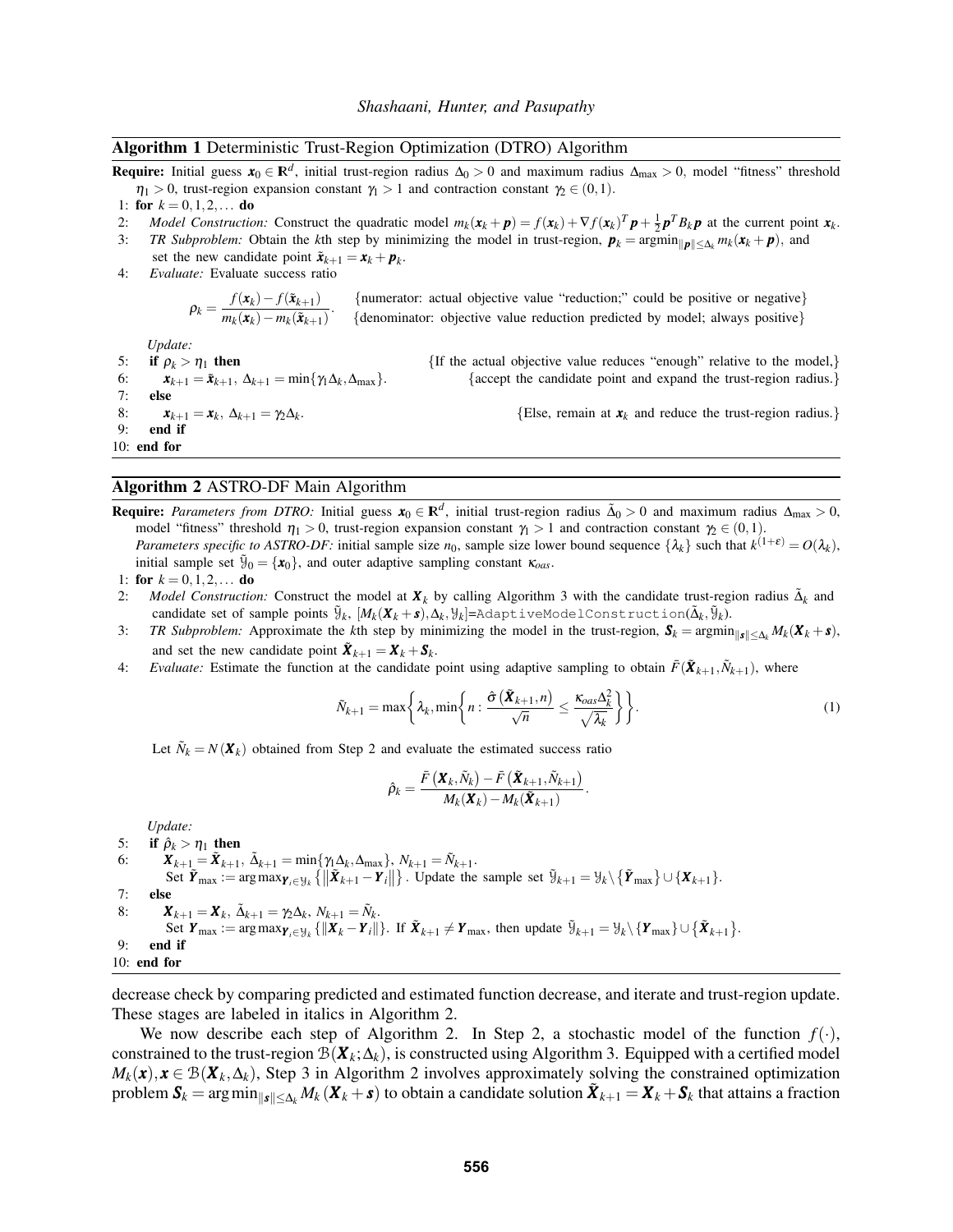$\bf{Algorithm ~3} ~ [M_k(X_k+s), \Delta_k, \mathcal{Y}_k]$ =AdaptiveModelConstruction( $\tilde{\Delta}_k, \tilde{\mathcal{Y}}_k)$ 

**Require:** Parameters from ASTRO-DF: candidate trust-region radius  $\tilde{\Delta}_k$  and candidate sample set  $\tilde{\mathcal{Y}}_k$ .

*Parameters specific to* AdaptiveModelConstruction: trust-region contraction factor  $w \in (0,1)$ , trust-region and gradient balance constant  $\mu$ , gradient inflation constant  $\beta$  with  $0 < \beta < \mu$ , and inner adaptive sampling constant  $\kappa_{ias}$ .

- 1: Initialize  $j_k = 1$ , and set  $\mathcal{Y}_k = \tilde{\mathcal{Y}}_k$ , and set  $\mathbf{Y}_1^{(j_k)} = \mathbf{X}_k$  where  $\mathbf{X}_k$  is the first element of  $\tilde{\mathcal{Y}}_k$ .
- 2: repeat

3: Improve  $\mathcal{Y}_k^{(j_k)} = \left\{ \boldsymbol{Y}_1^{(j_k)}, \boldsymbol{Y}_2^{(j_k)}, \dots, \boldsymbol{Y}_p^{(j_k)} \right\}$  by choosing  $\boldsymbol{Y}_i^{(j_k)}$ ,  $i = 2, 3, \dots, p$  to make a poised set in  $\mathcal{B}(\boldsymbol{X}_k; \tilde{\Delta}_k w^{j_k-1})$ .

4: **for**  $i = 1$  to  $p$  **d** 

5: Estimate  $\bar{F}\left(\boldsymbol{Y}_i^{(j_k)}, N\left(\boldsymbol{Y}_i^{(j_k)}\right)\right)$ , where

$$
N(\boldsymbol{Y}_i^{(j_k)}) = \max\left\{\lambda_k, \min\left\{n : \frac{\hat{\sigma}\left(\boldsymbol{Y}_i^{(j_k)}, n\right)}{\sqrt{n}} \le \frac{\kappa_{ias}(\tilde{\Delta}_k w^{j_k - 1})^2}{\sqrt{\lambda_k}}\right\}\right\}.
$$
 (2)

- 6: end for
- 7: Construct a quadratic model  $M_k^{(j_k)}(\mathbf{X}_k + \mathbf{s})$  via interpolation.
- 8: Set  $j_k = j_k + 1$ .

process is repeated.

- 9: **until**  $\tilde{\Delta}_k w^{j_k-1}$  ≤  $\mu$  ||∇ $M_k^{(j_k)}$  ( $\boldsymbol{X}_k$ ) ||.
- 10: Set  $\nabla M_k(\mathbf{X}_k) = \nabla M_k^{(j_k)}(\mathbf{X}_k), \ \nabla^2 M_k(\mathbf{X}_k) = \nabla^2 M_k^{(j_k)}(\mathbf{X}_k).$
- 11: **return**  $M_k(\mathbf{X}_k + \mathbf{s}) = M_k^{(j_k)}(\mathbf{X}_k + \mathbf{s}), \ \Delta_k = \min\{\tilde{\Delta}_k, \max\{\beta \|\nabla M_k(\mathbf{X}_k)\|, \tilde{\Delta}_k w^{j_k-1}\}\}\$ , and  $\mathcal{Y}_k = \mathcal{Y}_k^{(j_k)}$ .

of the Cauchy decrease, that is, identify  $S_k$  so that for a positive constant  $\kappa_{\text{f}cd}$ 

$$
M_k(\boldsymbol{X}_k) - M_k(\boldsymbol{X}_k + \boldsymbol{S}_k) \ge \frac{\kappa_{fcd}}{2} \left\| \nabla M_k(\boldsymbol{X}_k) \right\| \min \left\{ \frac{\left\| \nabla M_k(\boldsymbol{X}_k) \right\|}{\left\| \nabla^2 M_k(\boldsymbol{X}_k) \right\|}, \Delta_k \right\}.
$$
 (3)

In preparation for checking if the candidate solution  $\tilde{\bm{X}}_{k+1}$  provides sufficient decrease, Step 4 of Algorithm 2 obtains a Monte Carlo estimate of the function value at  $\tilde{\bm{X}}_{k+1}$ ; enough sampling is performed so that the estimated standard error of the function estimate is smaller than a deflated multiple of square of the trust-region radius  $(\Delta_k^2/\sqrt{\lambda_k})$ , subject to the sample size being at least  $\lambda_k$ . The obtained function estimate is then used to check if the ratio  $\hat{\rho}_k$  of the observed function decrease to the predicted function decrease at the point  $\tilde{X}_k$  exceeds a fixed threshold. If  $\hat{\rho}_k$  exceeds the specified threshold, the point  $\tilde{X}_{k+1}$  is accepted, the iteration is deemed successful, and the trust-region expands; if  $\hat{\rho}_k$  falls below the specified threshold, the point  $\tilde{\bm{X}}_{k+1}$  is rejected, the iteration is deemed unsuccessful, and the trust-region shrinks. In either case, the algorithm proceeds to the next iteration.

Recall that Step 2 is a model construction step where a stochastic model of the function  $f(\cdot)$  is constructed using a loop inside Algorithm 3. Specifically, Algorithm 3 obtains Monte Carlo function estimates at each point of a poised interpolation set  $\mathcal{Y}_k^{(j_k)} = \left\{ \bm{Y}_1^{(j_k)} \right\}$  $\binom{(j_k)}{1}, \bm{Y}_2^{(j_k)}$  $\left\{\frac{(j_k)}{2},\ldots,\frac{\gamma}{p} \right\}$ . In Step 5 of Algorithm 3, note that Monte Carlo sampling at each point  $Y_i^{(j_k)} \in \mathcal{Y}_k^{(j_k)}$  $\binom{f(k)}{k}$  continues until the estimated standard error  $\hat{\sigma}\left(\boldsymbol{Y}_{i}^{(j_{k})},N\left(\boldsymbol{Y}_{i}^{(j_{k})}\right)\right)/\sqrt{\sigma}$  $N\left(\bm{Y}_i^{(j_k)}\right)$  of the function estimate  $\bar{F}\left(\bm{Y}_i^{(j_k)},N\left(\bm{Y}_i^{(j_k)}\right)\right)$  drops below a deflated multiple of square of the trust-region radius, subject to the sample size being at least  $\lambda_k$ . Then an interpolation model is fit to the observed function values in the design set. If the gradient of the constructed model is not large enough relative to the trust-region radius, the trust-region is contracted and the whole

Algorithm 3 performs the two crucial roles of model construction and certification. That Algorithm 3 terminates almost surely, is a nontrivial fact that is proved rigorously in Shashaani et al. (2015). The increased sampling resulting from the use of the inflation sequence  $\lambda_k$  ensures that the spurious effects of stochastic sampling decay at a fast enough rate to secure the almost sure convergence of the iterates  $\{X_k\}$ .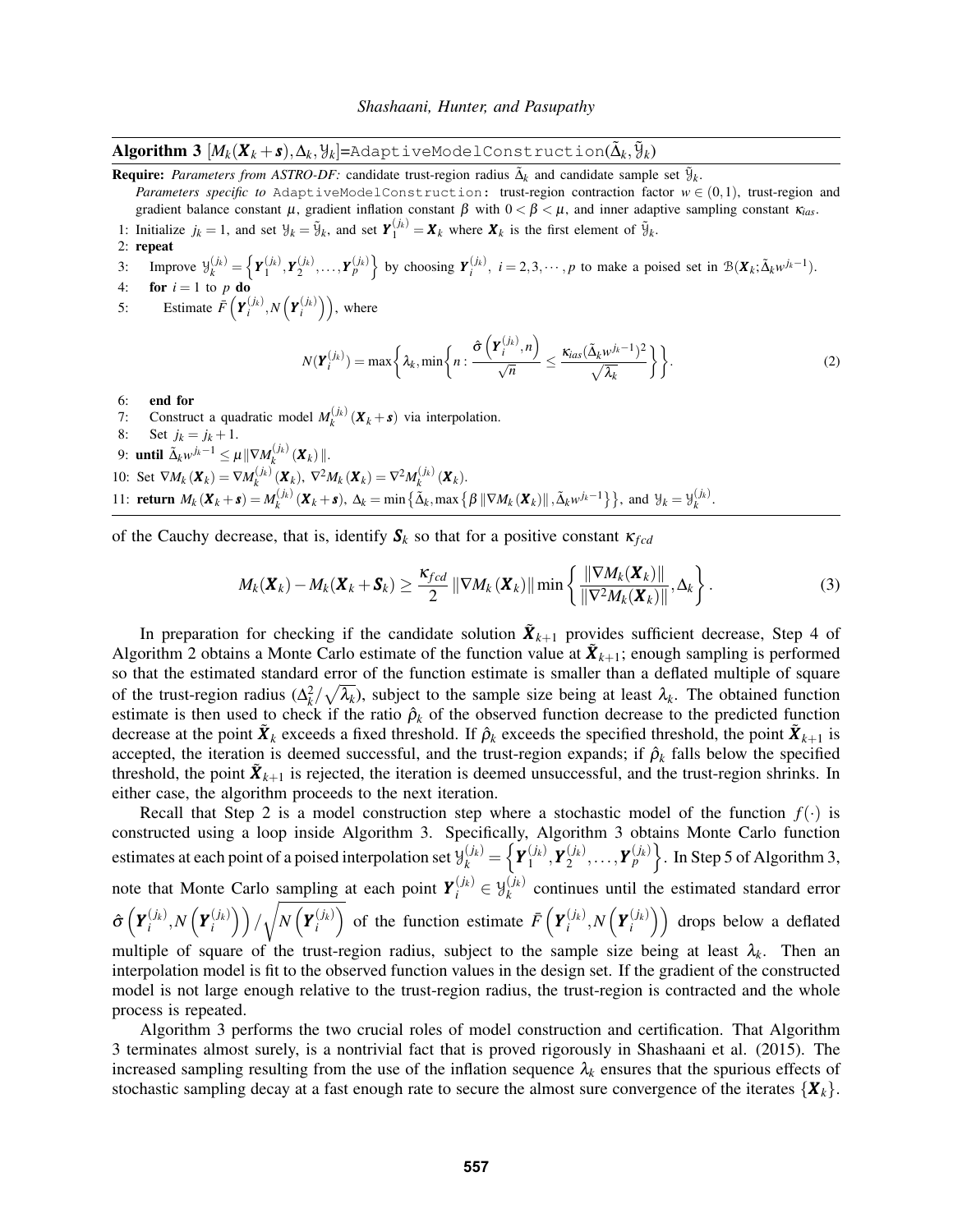## 3 KEY IMPLEMENTATION HEURISTICS

Notwithstanding the global convergence proofs, certain implementation heuristics appear to be important to ensure ASTRO-DF's good finite-time performance. For example, the choice of interpolation points in the model construction step, trust-region management details, the manner in which historical iterates are re-used in the model construction step, and the specific methods used for updating iterates, all affect ASTRO-DF's functioning. In this section we detail five such aspects listed here in order of importance.

- 1. Choosing the set of design points  $\mathcal{Y}_k^{(j_k)}$  $\binom{f(k)}{k}$  for model construction in Algorithm 3 (Section 3.1).
- 2. Choosing the algorithm parameters to enhance practical efficiency (Section 3.2).
- 3. Pre-processing to identify the initial point  $\mathbf{X}_0$  and the initial trust-region radius  $\Delta_0$  (Section 3.3).
- 4. Solving the trust-region sub-problem (Section 3.4).
- 5. Choosing an iterate subsequent to a successful iteration (Section 3.5).

The almost sure convergence results of ASTRO-DF are not affected by the choices suggested in subsections 3.2, 3.3, and 3.4; they are, however, affected by our proposals in subsections 3.1 and 3.5. Specifically, the convergence proofs for ASTRO-DF in (Shashaani et al. 2015) require the interpolation set  $\mathcal{Y}_k$  to remain certifiably fully poised in every iteration. The implementation of ASTRO-DF that we discuss here relaxes this stipulation, thereby threatening convergence. We speculate that the convergence proofs in (Shashaani et al. 2015) could be generalized to subsume the relaxation we propose, by stipulating full linearity only on a subsequence of iterations.

### 3.1 Choosing Design Points for the Model Construction Step

The quality of models constructed within ASTRO-DF crucially affects ASTRO-DF's performance. There is, however, a natural tension between constructing accurate models and the fast convergence of ASTRO-DF. Constructing accurate models entails identifying a "well dispersed" set of design points and then sampling adequately at each of these identified points. And, the need to identify a well-dispersed set of points means that past iterates, which are usually highly correlated, can only be used sparingly, if at all. In what follows, we detail a proposal that balances the competing need for well dispersed points and the inclusion of past algorithm iterates into the design set. (What we detail here applies toward executing Step 3 in Algorithm 3.)

Our proposal to identify the  $p = (d+1)(d+2)/2$  design points needed to construct a full set  $\mathcal{Y}_k$  involves the following two steps.

- (i) Identify a well dispersed subset, defined in a certain rigorous sense, from amongst the already observed points for inclusion into  $\mathcal{Y}_k^{(j_k)}$ ; and
- (ii) if the cardinality of the set identified in (i) is less than *p*, identify additional well dispersed points to complete the full set  $\mathcal{Y}_k^{(j_k)}$ *k* .

The steps for choosing design points towards constructing a model are listed in Algorithm 4, requiring the TR radius and model gradient norm in the latest iteration of the model construction loop of Algorithm 3, as well as the history of all visited points.

For (i) (Steps 1–11), a convenient method for the identification of "poised" points, denoted as  $y_{init}$  is through the maximization of Lagrange functions, as detailed in Algorithm 6.2 in (Conn et al. 2009b, p. 95) , where the Lagrange functions are first reset to the normal basis of a quadratic interpolation model, that is  $\Phi(\mathbf{z}) := (\phi_1, \phi_2, \dots, \phi_p) = (1, z_1, z_2, \dots, z_d, \frac{1}{2})$  $\frac{1}{2}z_1^2, z_1z_2, \ldots, \frac{1}{2}$  $\frac{1}{2}z_2^2, \ldots, \frac{1}{2}$  $\frac{1}{2}z_d^2$ , and then updated according to the new design points added to the set. We use the COBYLA (Constrained Optimization BY Linear Approximation) procedure (Powell 1994) for this purpose. Moreover we identify, from amongst all points visited by ASTRO-DF and lying within the current trust-region, a subset of points such that the distance between any two points included within the subset is at least  $\theta \tilde{\Delta}_k w^{j_k-1}$ ,  $\theta \in (0,1)$ . We call this subset  $\mathcal{Y}_{pool}$ .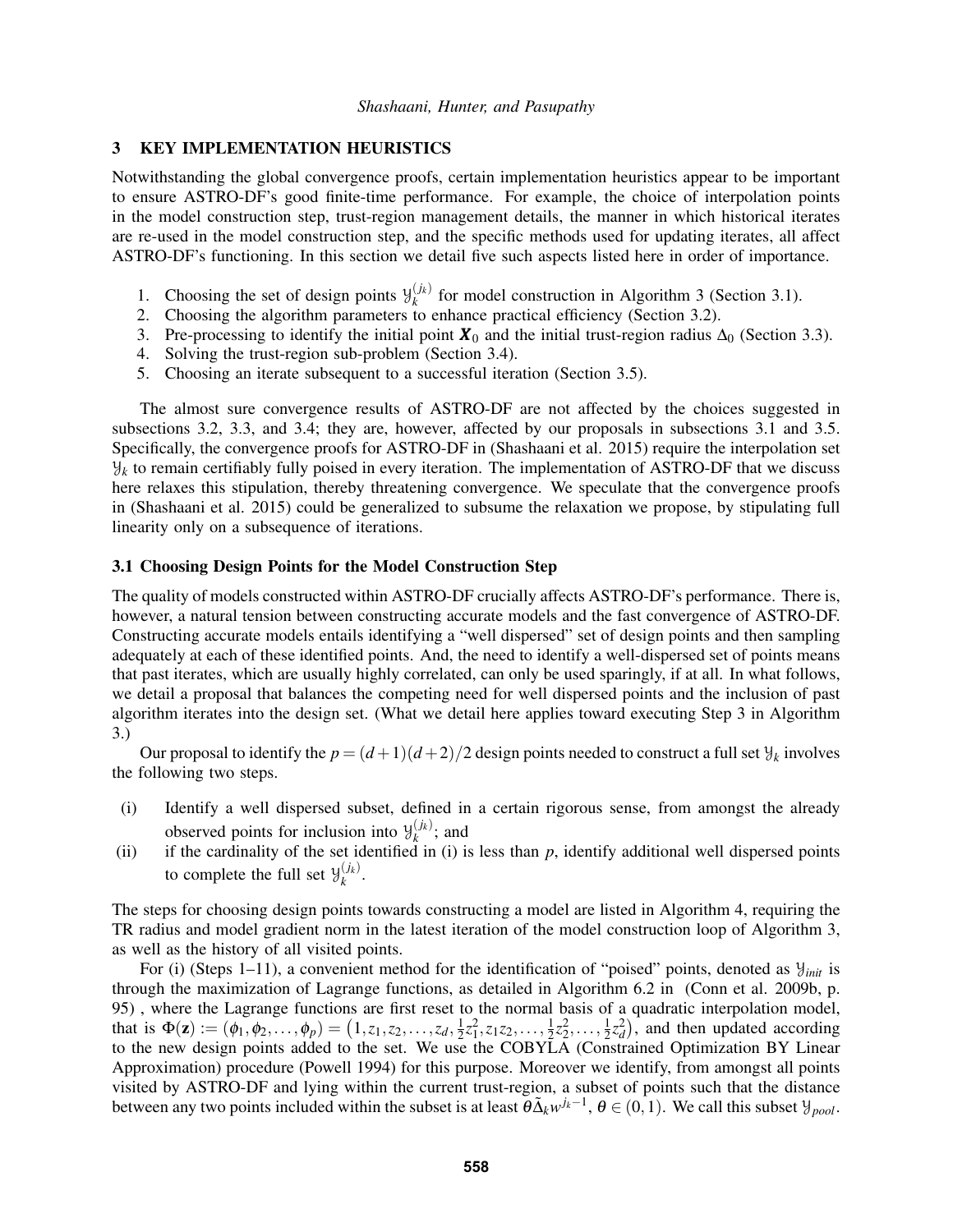Then, for re-using purposes, the *equivalent* points in  $\mathcal{Y}_{pool}$  to those in  $\mathcal{Y}_{init}$  are considered for inclusion in the sample set. An *equivalent* of a point is defined as the closest one of Y*pool* with the distance of at most  $\theta' \tilde{\Delta}_k w^{j_k-1}$ ,  $\theta' < \theta$ , to the point.

The current iterate (and centre of the trust-region) is always included within the sample set. In the unlikely event that the cardinality of the subset identified in  $(i)$  is equal to  $p$ , we have successfully identified the complete sample set  $\mathcal{Y}_k^{(j_k)}$  $\chi_k^{(1)}$ . Otherwise, as part of (ii) (Steps 12–22), we search for additional points that would complete the set  $\mathcal{Y}_k^{(j_k)}$  while satisfying the minimum separation  $\theta \tilde{\Delta}_k w^{j_k-1}$  between all pairs of points. The criticality alert, triggered if the most recent model gradient norm is small, enforces high quality models by choosing the remainder of the sample set from new points in Y*init*. Albeit with no evidence of criticality, the additional points are selected from old points in Y*pool* in the order of most distant from all the current points in the  $\mathcal{Y}_k^{(j_k)}$  $k_k^{(k)}$  to keep the set well-spread.

**Algorithm 4** 
$$
[\mathcal{Y}_k^{(j_k)}]
$$
= $\text{SampleSelection}(\tilde{\Delta}_k w^{j_k-1}, \mathbf{X}_k, \left\| \nabla M_k^{(j_k)}(\mathbf{X}_k) \right\|, \bigcup_{\ell=0}^{k-1} \bigcup_{i=1}^{j_\ell} \mathcal{Y}_\ell^{(t)})$ 

**Require:** *Parameters from* AdaptiveModelConstruction: TR radius  $\tilde{\Delta}_k w^{j_k-1}$ , current iterate  $\pmb{X}_k$ , current model gradient norm  $\left\| \nabla M_k^{(j_k)}(\boldsymbol{X}_k) \right\|$ , and previous sample sets  $\bigcup_{\ell=0}^{k-1} \bigcup_{t=1}^{j_\ell} \mathcal{Y}_\ell^{(t)}$ . *Parameters specific to* SampleSelection: minimum separation constant  $0 < \theta < 1$ , equivalence constant  $0 < \theta' < \theta$ and criticality constant ε*g*. 1: Find a new poised set  $\mathcal{Y}_{init} = \{X_k, Y_2, Y_3, \dots, Y_p\}$  using Lagrange polynomials. Let  $\mathcal{Y}_k^{(j_k)} = \{X_k\}$ ,  $\mathcal{J} = \emptyset$  and  $\mathcal{Y}_{pool} = \emptyset$ . 2: **for all**  $y \in \bigcup_{t=1}^{j_{k-i}} \mathcal{Y}_{k-i}^{(t)} \cap \mathcal{B}(\mathbf{X}_k; \tilde{\Delta}_k w^{j_k-1}), i = 1, 2, \dots, k$  **do** {Check the visited points, starting from the most recent.} 3: if  $y \notin \bigcup_{\mathbf{z} \in \mathcal{Y}_{pool}} \mathcal{B} \left( \mathbf{z}; \theta \tilde{\Delta}_k w^{j_k-1} \right)$  $\{$  If not within minimum separation with other points, add to the pool. $\}$ 4: Set  $\mathcal{Y}_{pool} = \mathcal{Y}_{pool} \cup \{\mathbf{y}\}.$ <br>5: **end if** 5: end if 6: end for 7: for all  $Y_i \in \mathcal{Y}_{init}$ ,  $i = 2, 3, \dots, p$  do 8: **if**  $Y'_i := \text{arg min}$  $\argmin_{\mathbf{z} \in \mathcal{Y}_{pool} \cap \mathcal{B}(\mathbf{Y}_i; \theta^i \tilde{\Delta}_k w^{j_k-1})} ||\mathbf{z} - \mathbf{Y}_i||_2$  exists, then {Select those points of  $\mathcal{Y}_{init}$  that have equivalents in  $\mathcal{Y}_{pool}$ .} 9: Set  $\mathcal{Y}_k^{(j_k)} = \mathcal{Y}_k^{(j_k)} \cup \{Y_i'\}$ and  $\mathcal{J} = \mathcal{J} \cup \{i\}.$  {Place their closest equivalent in  $\mathcal{Y}_k^{(j_k)}$ .} 10: end if 11: end for 12: **if**  $y_k^{(j_k)}$  $\{$ If the sample set does not have *p* points in it choose the rest based on criticality.}  $13:$  $\left\| \nabla M_k^{(j_k)}(\mathbf{X}_k) \right\| < \varepsilon_g$ , then {Alert if the current TR is in critical region, implying poised-ness must be maintained.} 14: **for all**  $i = 2$  to *p* and  $i \notin \mathcal{J}$  do {Choose the remainder of the points from the new points in the poised set  $\mathcal{Y}_{init}$ .}  $15:$  $\mathcal{Y}_{k}^{(j_{k})} = \mathcal{Y}_{k}^{(j_{k})} \cap {\{\bm{Y}_{i}\}}.$ 16: end for 17: else 18: while  $\left| \mathcal{Y}_k^{(j_k)} \right|$ {Choose the remainder of the points from the points in  $\mathcal{Y}_{pool}$ } 19: Set  $Y_{best} := \arg \max_{\mathbf{z} \in \mathcal{Y} \text{pool}} \sum_{\mathbf{y} \in \mathcal{Y}_k^{(j_k)}} ||\mathbf{z} - \mathbf{y}||_2$ . {Choose the point with largest cumulative distance to all members of  $\mathcal{Y}_k^{(j_k)}$ .} Set  $\mathcal{Y}_{pool} = \mathcal{Y}_{pool} \setminus {\{\mathbf{Y}_{best}\}}$  and  $\mathcal{Y}_{k}^{(j_k)} = \mathcal{Y}_{k}^{(j_k)} \cup {\{\mathbf{Y}_{best}\}}$ 20: end while 21: end if 22: end if

## 3.2 Choosing Algorithm Parameters

The parameters in ASTRO-DF fall into two categories: general trust-region parameters and adaptive sampling parameters. We now discuss the choice and effect of these parameters in broad terms. It must be understood that, just as in much of algorithm design, there is a certain subjectivity in the choice of algorithm parameters. Convergence theory frequently leaves open a wide range of possibilities for algorithm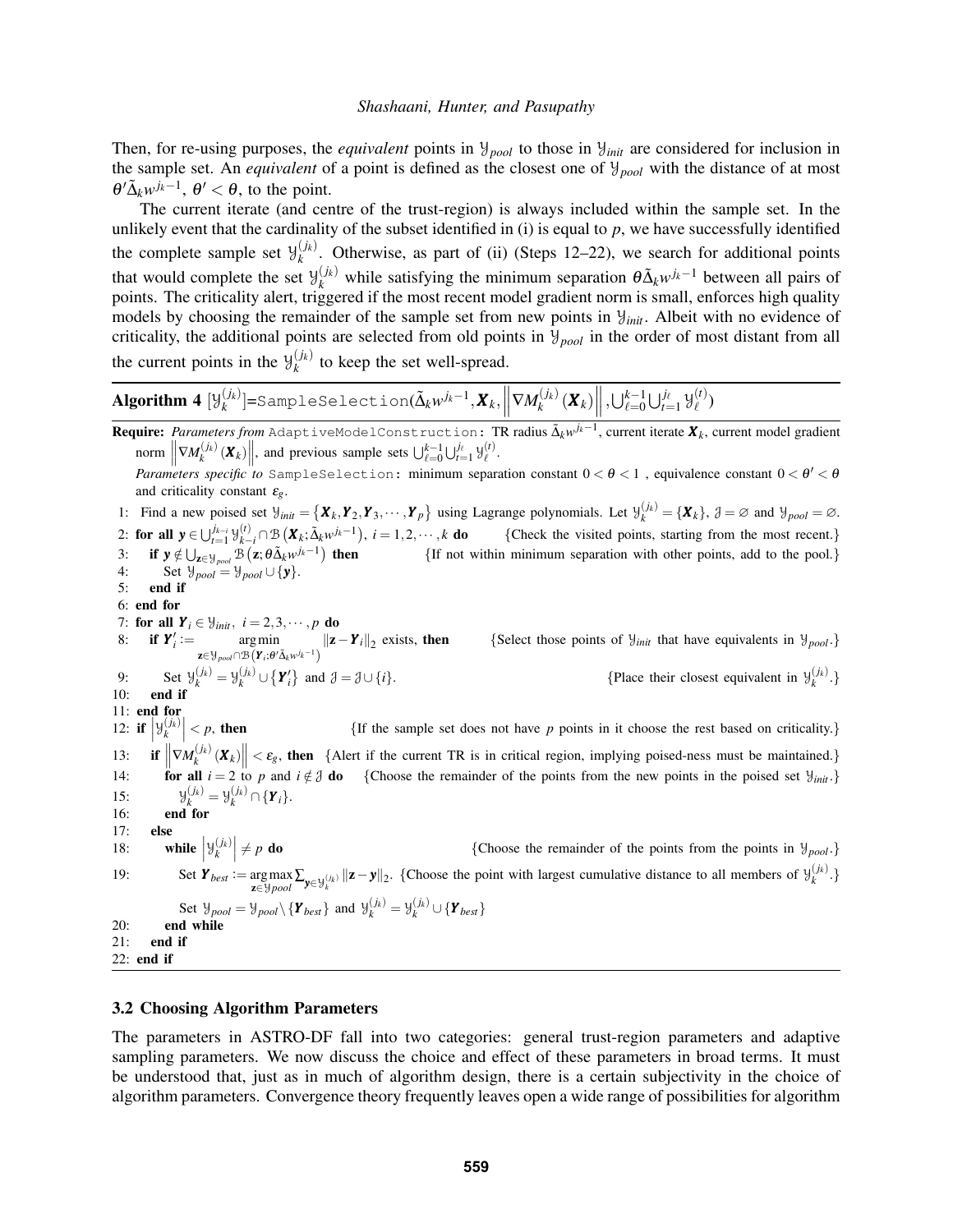parameter choice, which must then be narrowed through empirical experience. In accordance with the philosophy that a well designed algorithm implementation should not expect a user to choose algorithm parameters, we suggest default values for all parameters we discuss here. All results reported in the section on numerical results were obtained using default parameter settings.

## 3.2.1 General Trust-Region Parameters

The general parameters in the trust-region framework include  $\eta_1, \gamma_1, \gamma_2, \beta, \mu$  and *w*. For all experiments that we report in section 4 we have used the following default parameter settings:  $\gamma_1 = 1.2, \gamma_2 = 0.9, \beta =$  $0.5, \mu = 2.0$ , and  $w = 0.9$ . In what follows, we provide some intuition on each of these parameters.

The parameter  $\eta_1$  is a threshold for sufficient reduction in the function estimated value when moving from the current iterate  $X_k$  to the candidate solution  $\tilde{X}_{k+1}$ . Large values of  $\eta_1$  make the sufficient reduction condition more stringent, stipulating higher model accuracies; small values of  $\eta_1$  make the sufficient reduction condition more lax, allowing for explorative moves. It is worth noting that the ASTRO-DF algorithm as listed in this paper includes only a sufficient decrease condition. By contrast, the deterministic TRO-DF algorithm proposed by Conn et al. (2009a) includes an additional constant  $\eta_0$  that is meant to allow a *simple decrease* condition in addition to the *sufficient decrease* condition.

ASTRO-DF accepts the candidate point as the next iterate when the reduction predicted by the model exceeds the estimated reduction by a factor  $\eta_1$ ; such acceptance then amounts to a tacit acknowledgement that the newly constructed model can perhaps adequately represent the objective function in a region with a radius that is larger than the incumbent trust-region radius. The parameter  $\gamma_1$  controls the extent of such increase in the trust-region radius post candidate acceptance. Conversely, when a candidate point is not accepted due to the predicted decrease being too small a fraction of the estimated decrease, ASTRO-DF reposes less faith in the model, leading to contraction of the trust-region radius. The extent to which such reduction happens is controlled by the parameter  $\gamma$ . The other contraction factor is *w* in the inner loop of Algorithm 3. Small values for both of these contraction factors can result in changes in the model as a result of changes in the sample set, and a corresponding faster consumption of the simulation budget.

The parameter  $\beta$ , along with the parameter  $\mu$ , enforces the model gradient to be in lock-step with the trust-region radius. Algorithm 3 continues to be executed until a model of specified quality is constructed in a trust-region whose radius does not exceed the product of  $\mu$  and the model gradient. A large value of  $\mu$  thus allows for greater lenience, resulting in a poorer model. On the other hand, the parameter  $\beta$  is used to prevent the trust-region radius resulting from the execution of Algorithm 3 from becoming too small. Towards satisfying the stipulated lock-step, Algorithm 3 repeatedly shrinks the trust-region radius using the constant factor *w*, thereby introducing the possibility of a final trust-region with a radius that is very small. The parameter  $\beta$  prevents this possibility. As an example, if the parameter  $\mu$  is set equal to  $\beta$ , the size of the trust-region that exits Algorithm 3 is strictly in lock-step with the product of  $\beta$  and the model gradient norm.

Furthermore the default parameter settings in the sample selection heuristic in our experiments are  $\theta = 0.2, \theta' = 0.05$ , and  $\varepsilon_g = 10$ , chosen in an ad-hoc manner.

### 3.2.2 Adaptive Sampling Parameters

Whenever the objective function needs to be estimated at a specified design point, ASTRO-DF has to make a decision on how much sampling effort needs to be exerted for estimation. One of the salient features of ASTRO-DF is that decisions on the extent of sampling are, at least to a certain degree, adaptive. Specifically, the sampling rules in expressions (1) and (2) control ASTRO-DF's sampling rate with the two parameters κ*oas* and κ*ias* corresponding to the adaptive sampling constants for the outer-loop and the inner loops respectively. Small values of κ*oas* and κ*ias* make ASTRO-DF trajectories appear deterministic due to increased sampling leading to reduced sampling error. On the other hand, large values of κ*oas* and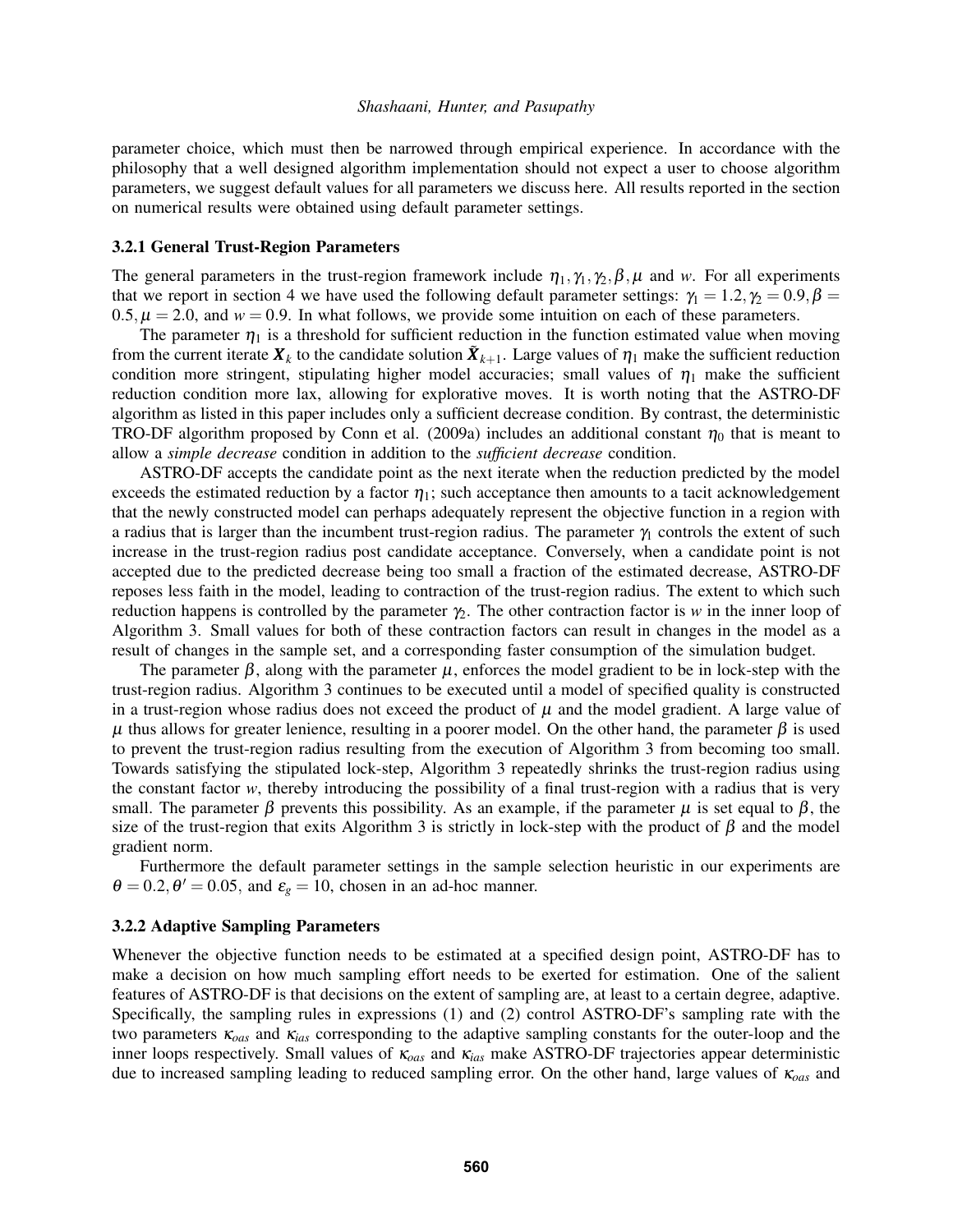κ*ias* imply less sampling and increased variability in sample paths. The parameters κ*oas* and κ*ias* far more affect the convergence rate of ASTRO-DF than whether or not ASTRO-DF converges.

The other important adaptive sampling parameter is the inflation factor  $\lambda_k$ . This parameter implicitly sets a lower bound for the sample size during each iteration. As specified in the inputs of Algorithm 2, the sequence  $\{\lambda_k\}$  should satisfy  $k^{(1+\varepsilon)} = O(\lambda_k)$ , that is,  $\lambda_k$  is roughly of the same order as the iteration number. (we use  $\varepsilon = 10E - 4$ ). Our extensive numerical experience indicates that the lower bound sample size imposed through the sequence  $\{\lambda_k\}$  is rarely binding, especially as ASTRO-DF's iterates approach a stationary point. This is consistent with what has been predicted by theory in other contexts.

In all experiments described in section 4 we impose a large number for the inner and outer loop sampling constants ( $\kappa_{oas} = \kappa_{ias} = 10^3$ ) to enable more exploration throughout the search.

#### 3.3 Pre-processing

Like any non-linear optimization algorithm, the choice of initial values, specifically, the initial guess  $X_0$ and the initial trust-region radius  $\Delta_0$ , affect ASTRO-DF's performance. Accordingly, we have found it expedient to undertake a certain pre-processing step aimed at identifying good values for the initial guess  $x_0$  and the starting trust-region radius  $\Delta_0$ . With a fixed small budget we run ASTRO-DF with a vector of random initial points and a vector of random initial trust-region radii, giving each combination of the initial point and initial trust-region radius the same share of the pre-processing simulation budget. The best combination of the initial point and trust-region radius are then selected based on the resulting relative reduction in the model gradient norm.

### 3.4 Solving the TR Subproblem

The candidate point  $\tilde{X}_{k+1} = X_k + S_k$  that is the potential next incumbent solution in the search process comes from a constrained optimization problem in Step 3 of Algorithm 2. To find a good candidate solution  $S_k$ , one can use the Cauchy step, which is the minimizer of the one-dimensional constrained optimization problem obtained by projecting the objective function along the negative gradient and constrained to the trust-region. The resulting step satisfies the Cauchy reduction in expression (3) that is required for the convergence of ASTRO-DF, with  $\kappa_{fed} = 2$  for linear models and  $\kappa_{fed} = 1$  for quadratic models. In such a case  $S_k$  is chosen as  $S_k = t_C \nabla M_k(\boldsymbol{X}_k)$ , where

$$
t_C = \argmin_{\alpha \in [0,\Delta_k]} M_k(\boldsymbol{X}_k - \alpha \nabla M_k(\boldsymbol{X}_k)),
$$

to satisfy a  $\frac{1}{2}$ -Cauchy decrease. (See Section 10.1 in Conn et al. (2009b) for additional details.)

Any routine to solve the TR subproblem that provides a candidate point with a higher reduction than that obtained through the Cauchy step is obviously preferred, although the resulting computational effort needs to be weighed against the reduction in objective function value. In the experiments reported in this paper we apply the constrained optimization method COBYLA (Powell 1994).

#### 3.5 Updating the Next Iterate

Given that several design points (along with their function estimates) are observed during the model construction and the TR subproblem stages, an important question is which amongst these should be chosen as the subsequent iterate in the event that the the sufficient reduction step is satisfied leading to a successful iteration. An obvious choice is the candidate point  $\tilde{\bm{X}}_{k+1}$  in Algorithm 2 that led to a successful sufficient reduction step. An alternative, and one that we propose, is to instead choose the best from amongst all points in the design set  $\mathcal{Y}_k$  that were observed during model construction. No such step needs to be performed after unsuccessful iterations. The following steps formally list the heuristic we propose for updating an iterate after a successful step.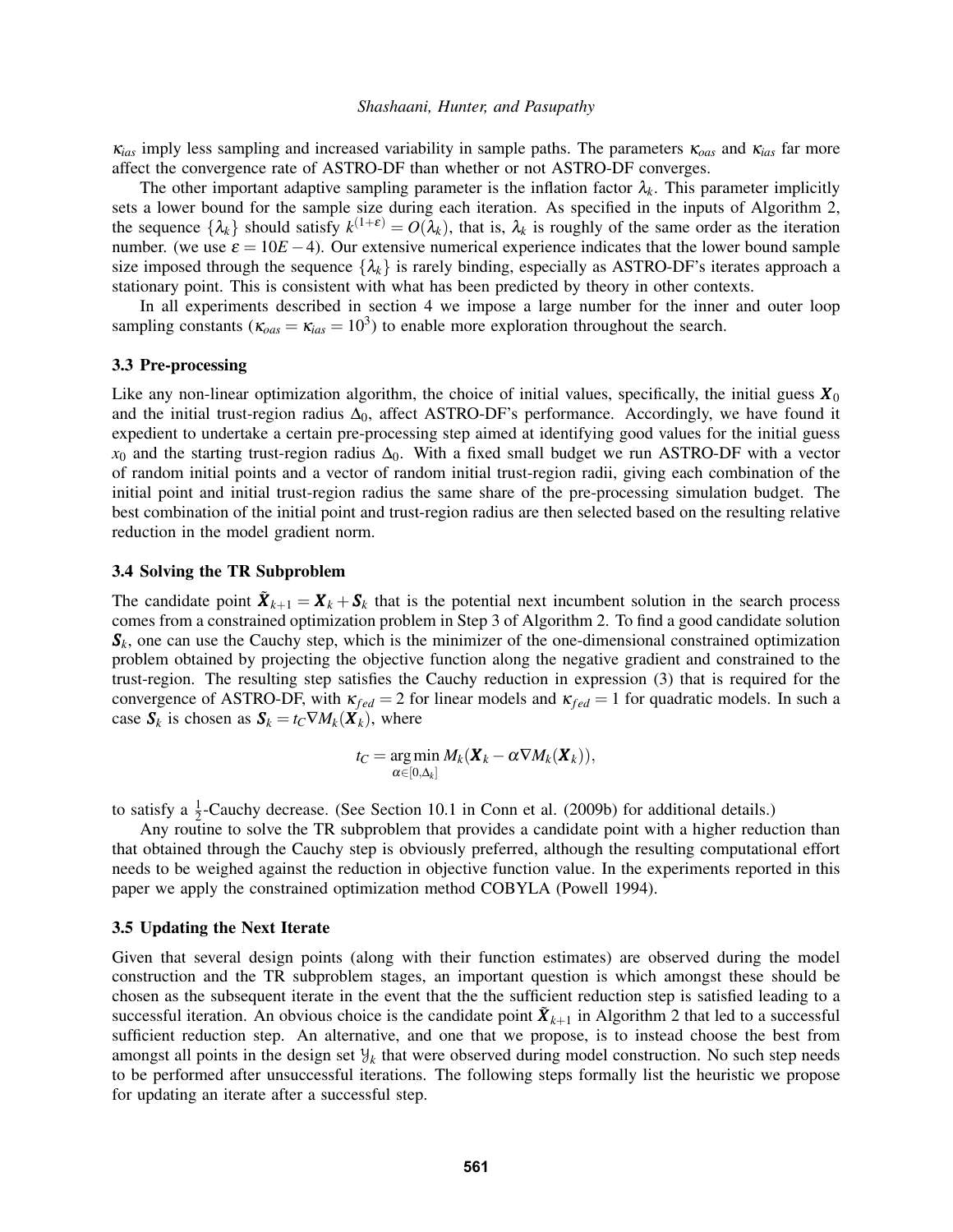- (a) When the iteration is successful,
	- if the candidate point does not yield the best function estimate, that is,

$$
\min_{\boldsymbol{Y} \in \mathcal{Y}_{k}} \bar{F}(\boldsymbol{Y}, N(\boldsymbol{Y})) \leq \bar{F}(\tilde{\boldsymbol{X}}_{k+1}, N(\tilde{\boldsymbol{X}}_{k+1}))
$$

accept  $Y_{\text{min}} := \arg \min \overline{F}(Y, N(Y))$  as the new iterate, and replace an existing point in  $\mathcal{Y}_k$  (one *Y* ∈Y*<sup>k</sup>*

located farthest from the new iterate) with the candidate point;

- else, that is, if the candidate point provides the best (lowest) estimated function value, update the next iterate to the candidate point.
- Keep  $\mathbf{X}_k$  in the set  $\mathcal{Y}_{k+1}$  if it does not provide the worst (largest) estimated function value.
- (b) When the iteration in unsuccessful: choose the current iterate as the iterate that starts the next iteration.

#### 4 NUMERICAL EXPERIENCE

In this section, we report ASTRO-DF's performance on 20 nonlinear sum of squares problems included in CUTEst (Gould et al. 2015) library of problems. The dimensionality of the chosen problems varies from 2 to 8. The objective function for all problems in the set takes the form

$$
f(\mathbf{x}) = \sum_{i=1}^{m} f_i^2(\mathbf{x}),
$$
\n(4)

where each  $f_i : \mathbb{R}^d \to \mathbb{R}$  is smooth, and most of the functions  $f_i$  are non-convex. The "noisy" observations are obtained by adding a normal random variable  $\xi_i \sim N(0, \sigma^2)$  to the sum, that is,  $F_i(\mathbf{x}) = f(\mathbf{x}) + \xi_i$ .

ASTRO-DF was executed until a specified simulation budget is exhausted. Suppose the specified simulation budget for ASTRO-DF is  $n_{total}$  and let  $\boldsymbol{X}_{k_{max}}^i$  denotes the solution returned by the *i*-th execution of ASTRO-DF on a specific problem. If ASTRO-DF is executed *m* times, resulting in the *m* returned solutions  $\mathbf{X}_{k_{max}}^i$ ,  $i = 1, 2, ..., m$ , the estimated expectation and estimated square-root variance of the *true* optimality gap of ASTRO-DF's returned solution are given by

$$
\hat{\mathbb{E}}[f(\boldsymbol{X}_{k_{max}}^{i}) - f(\boldsymbol{x}^{*})] := m^{-1} \sum_{j=1}^{m} f(\boldsymbol{X}_{k_{max}}^{j}) - f(\boldsymbol{x}^{*});
$$
\n
$$
\sqrt{\hat{\mathbb{V}}(f(\boldsymbol{X}_{k_{max}}^{j}) - f(\boldsymbol{x}^{*}))} := \sqrt{(m-1)^{-1} \sum_{j=1}^{m} (f(\boldsymbol{X}_{k_{max}}^{j}) - f(\boldsymbol{x}^{*}))^{2}},
$$
\n(5)

where  $f(\mathbf{x}^*)$  is the known minimum value attained by the function f. Each row in Table 1 corresponds to a specific problem in CUTEst and reports  $\mathbb{E}[f(\bm{X}_{k_{max}}^i) - f(\bm{x}^*)]$  and  $\sqrt{\mathbb{V}(f(\bm{X}_{k}^j))}$  $f_{k_{max}}^f$ ) –  $f(\mathbf{x}^*)$ ) (in parenthesis) for  $m = 20$  independent executions of ASTRO-DF. A calculation similar to (5) for true gradient norms is

$$
\hat{\mathbb{E}}[\|\nabla f(\boldsymbol{X}_{k_{max}}^i)\|] := m^{-1} \sum_{j=1}^m \|\nabla f(\boldsymbol{X}_{k_{max}}^i)\|;
$$
\n
$$
\sqrt{\hat{\mathbb{V}}(\|\nabla f(\boldsymbol{X}_{k_{max}}^i)\|)} := \sqrt{(m-1)^{-1} \sum_{j=1}^m \|\nabla f(\boldsymbol{X}_{k_{max}}^i)\|^2}.
$$
\n(6)

It is important to note that since the convergence theory for ASTRO-DF only guarantees convergence to a stationary point, nothing can be said about the behavior of the true optimality gap even as the budget tends to infinity.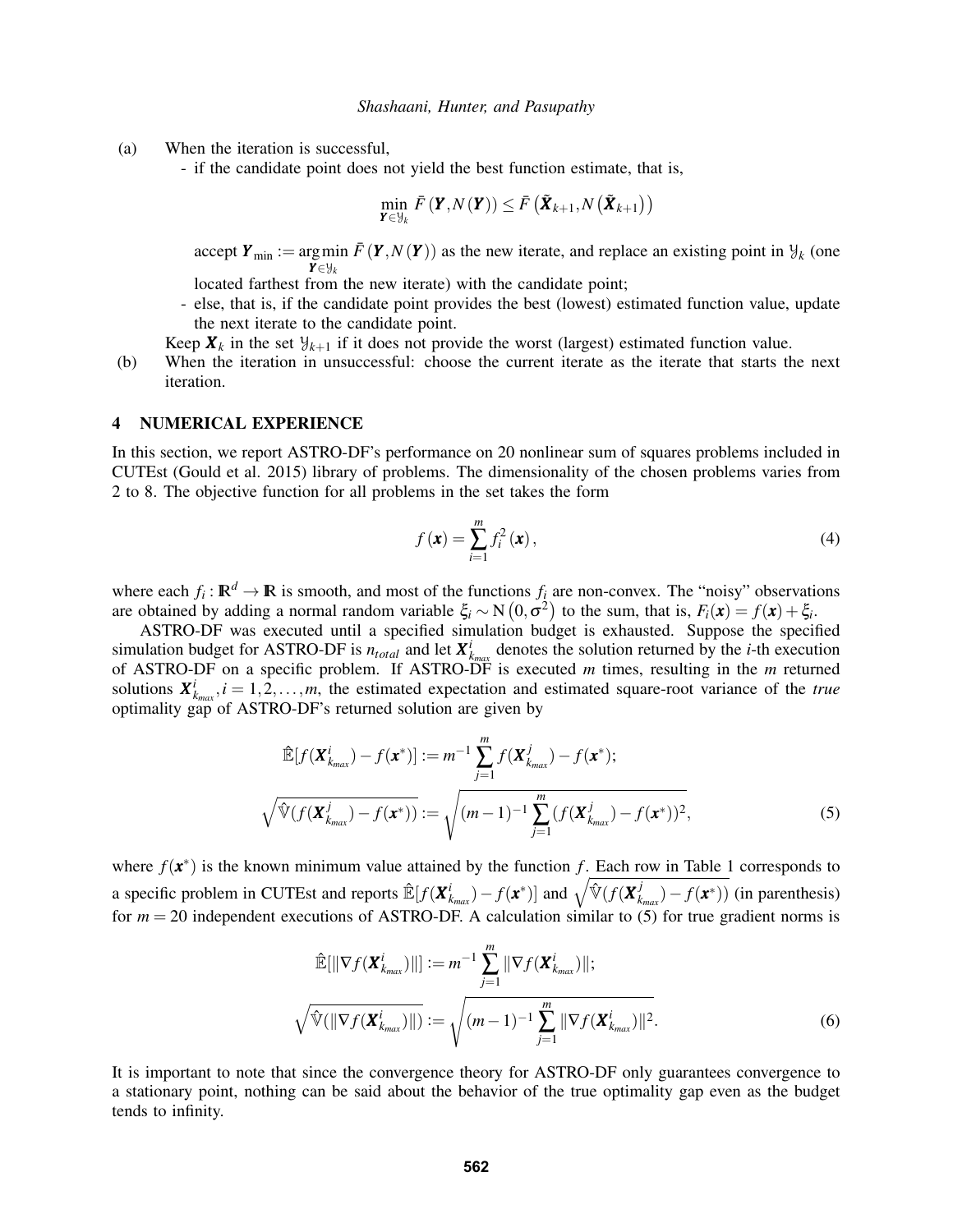Table 1 and Table 2 suggest that ASTRO-DF exhibits consistent and steady progress toward a stationary point across different problems. As is evident from the reported values for small budgets, ASTRO-DF's iterates rapidly approach a stationary point during the initial iterations, with the transient phase being longer for higher dimensional problems. The progress then seems to slow down in the later iterations, when the  $O(1/\sqrt{n})$  Monte Carlo rate appears to become effective. Also, unlike optimality gaps expressed using function values, the optimality gaps measured in terms of the gradient norm (reported in Table 2) sometimes exhibit jumps. This could be due to the existence of "cliffs" in the objective function terrain that cause ASTRO-DF to suddenly encounter new stationary regions. Consistent with what is generally known to be characteristic of derivative-free trust-region algorithms in the deterministic context, the behavior of ASTRO-DF is generally stable but somewhat slow.

Table 1: The estimated mean and standard deviation of the true optimality gap at a (random) returned solution of ASTRO-DF, as a function of the total simulation budget. The statistics were computed based on 20 independent runs of ASTRO-DF on each problem.

| dim | Problem         | Initial Gap                   | $n_{total} = 500$                         | $n_{total} = 1000$                            | $n_{total} = 5000$  | $n_{total} = 10000$   | $n_{total} = 20000$ |
|-----|-----------------|-------------------------------|-------------------------------------------|-----------------------------------------------|---------------------|-----------------------|---------------------|
| 2   | <b>CUBE</b>     | 1,664,640,225.00              | 166.8(12.01)                              | 115.85 (71.15)                                | 2.75(0.06)          | 2.73(0.07)            | 2.73(0.07)          |
|     | <b>DENSCHNB</b> | 83,493,00                     | 223.26 (0.04)                             | 83.19 (34.97)                                 | 0.22(0.18)          | 0.08(0.09)            | 0.06(0.05)          |
|     | <b>DENSCHNC</b> | 17,053,704.00                 | 82.03 (159.96)                            | 3.57(3.59)                                    | 0.08(0.07)          | 0.06(0.06)            | 0.07(0.07)          |
|     | <b>DENSCHNF</b> | 6,825,024.00                  | 63.91 (60.74)                             | 5.53(0.39)                                    | 0.05(0.06)          | 0.03(0.03)            | 0.03(0.02)          |
|     | <b>ROSENBR</b>  | 7,398,689.00                  | 3,228.74 (4,072.37)                       | 14.47 (13.28)                                 | 1.52(1.54)          | 0.80(1.02)            | 0.54(0.79)          |
|     | S308            | 589,825.00                    | 1.20(0.03)                                | 0.97(0.13)                                    | 0.87(0.07)          | 0.85(0.06)            | 0.85(0.07)          |
|     | <b>SINEVAL</b>  | 265,359.79                    | 62.54(0.05)                               | 62.54(0.05)                                   | 37.78 (4.73)        | 33.86 (1.12)          | 25.61 (1.74)        |
| 3   | <b>BEALE</b>    | 4,314,111,706.20              | 2,689.17(8.31)                            | 0.60(0.01)                                    | 0.60(0.01)          | 0.58(0.04)            | 0.57(0.03)          |
|     |                 | DENSCHND   4,880, 138, 240.00 | 965,257.37 (215,883.46)                   | 90,575.16 (28,683.84)                         | 5,767.2 (8,664.57)  | 392.77 (502.34)       | 54.36 (107.3)       |
|     | <b>DENSCHNE</b> | 57,857.00                     | 127.92 (17.80)                            | 74.80 (49.51)                                 | 5.60(3.67)          | 1.41(1.01)            | 1.05(0.04)          |
|     | ENGVAL2         | 1,654,165.00                  | 285,405.96 (98,770.26)                    | 142,720.60 (93,007.83)                        | 6,278.57 (7,539.4)  | 531.84 (850.6)        | 59.99 (93.88)       |
|     | <b>YFITU</b>    | 7,532.36                      | 7,532.36 (224.99)                         | 397.51 (0.01)                                 | 397.51 (0.01)       | 393.07 (5.36)         | 378.64 (6.02)       |
|     | <b>BROWNDEN</b> |                               | 1,109,286,386.27 2,805,815.83 (384,187.4) | 345,556.84 (196,785.90) 77,538.60 (63,343.09) |                     | 15,282.92 (11,667.43) | 1,346.47 (2,564.37) |
|     | <b>HELIX</b>    | 62,036.77                     | 21.20(1.99)                               | 5.75(1.04)                                    | 4.47(2.23)          | 1.89(1.68)            | 0.79(0.08)          |
|     | <b>HIMMELBF</b> | 18,223,594.79                 | 25,133.51 (906.62)                        | 24,919.70 (116.58)                            | 24,919.70(116.58)   | 23,718.34 (402.6)     | 22,082.45 (969.11)  |
|     | <b>KOWOSB</b>   | 407.52                        | 1.09(0.52)                                | 0.22(0.23)                                    | 0.21(0.24)          | 0.21(0.24)            | 0.21(0.24)          |
| 6   | PALMER5C        | 57,060.56                     | 0.17(0.42)                                | 0.05(0.06)                                    | 0.05(0.06)          | 0.05(0.06)            | 0.05(0.06)          |
| 8   | PALMER6C        | 234,351,624.60                | 9,244.66 (1,979.12)                       | 8,337.96 (2,974.69)                           | 7,950.99 (3,188.69) | 6,137.43 (1,530.45)   | 5,660.21 (1,925.74) |
|     | PALMER7C        | 938,543,568.98                | 19,198.73 (3,970.22)                      | 17,806.34 (4,397.08)                          | 6,511.37 (4,073.36) | 5,848.43 (3,960.98)   | 5,007.86 (3,843.73) |
|     | PALMER8C        | 284,731,957.52                | 45,662.36 (4,776.17)                      | 6,815.97 (7,067.04)                           | 5,410.86 (5,841.45) | 4,677.09 (5,067.15)   | 3,723.63 (3,979.81) |

Table 2: The estimated mean and standard deviation of the true gradient norm at a (random) returned solution of ASTRO-DF, as a function of the total simulation budget. The statistics were computed based on 20 independent runs of ASTRO-DF on each problem.

| dim | Problem         | Initial Gradient | $n_{total} = 500$                                 | $n_{total} = 1000$                                                | $n_{total} = 5000$                         | $n_{total} = 10000$                      | $n_{total} = 20000$ |
|-----|-----------------|------------------|---------------------------------------------------|-------------------------------------------------------------------|--------------------------------------------|------------------------------------------|---------------------|
| 2   | <b>CUBE</b>     | 626,688,561.25   | 5,641.58 (215.93)                                 | 4,148.01 (2,133.23)                                               | 55.23 (38.39)                              | 26.35 (18.69)                            | 23.19 (24.82)       |
|     | <b>DENSCHNB</b> | 13,918.26        | 115.42(0.63)                                      | 25.31 (14.66)                                                     | 1.0(0.32)                                  | 0.59(0.41)                               | 0.51(0.21)          |
|     | <b>DENSCHNC</b> | 6,327,252.19     | 99.51 (180.17)                                    | 9.83(20.25)                                                       | 1.13(1.08)                                 | 1.04(0.75)                               | 0.97(0.75)          |
|     | <b>DENSCHNF</b> | 1,228,253.22     | 1.91(0.05)                                        | 42.89 (1.77)                                                      | 4.43(2.82)                                 | 3.04(1.56)                               | 2.77(0.27)          |
|     | <b>ROSENBR</b>  | 1,741,683.78     | 2,215.21 (2,450.05)                               | 95.27 (69.98)                                                     | 11.19(10.03)                               | 3.67(2.65)                               | 2.9(2.18)           |
|     | S308            | 104,267.14       | 1.07(0.01)                                        | 0.74(0.23)                                                        | 0.57(0.17)                                 | 0.56(0.19)                               | 0.52(0.2)           |
|     | <b>SINEVAL</b>  | 45,109.93        | 418.43(0.43)                                      | 418.43 (0.43)                                                     | 23.04 (16.16)                              | 15.12 (11.84)                            | 14.22(12.6)         |
|     | <b>BEALE</b>    | 1,702,889,243.95 | 6154.35 (14.66)                                   | 223.04 (201.23)                                                   | 26.53 (23.07)                              | 13.63(11.33)                             | 9.11(10.47)         |
|     |                 |                  | DENSCHND 2,284,598,497.73 671,367.94 (102,757.39) | 87,701.12 (35,407.02)                                             | 3,257.27 (3,186.4)                         | 665.65 (676.33)                          | 90.61 (159.8)       |
|     | <b>DENSCHNE</b> | 14,880.03        | 29.08 (4.72)                                      | 22.55(12.75)                                                      | 3.10(3.48)                                 | 0.76(1.22)                               | 0.36(0.23)          |
|     | ENGVAL2         |                  | 1,328,958.48   157,877.43 (86,706.09)             | 91,714.81 (81,874.81)                                             | 7,955.82 (12,353.36)                       | $1,018.2$ $(1,486.14)$                   | 138.61 (87.25)      |
|     | YFITU           | 6.698.93         | 6,698.93(0.00)                                    | 894.61 (0.00)                                                     | 894.61 (0.00)                              | 533.38 (369.76)                          | 164.9 (105.88)      |
| 4   | <b>BROWNDEN</b> |                  | 14,484,286.01   705,654.61 (195,512.81)           | 74,951.12 (34,455.6)                                              | 23,518.29 (11,544.48) 12,489.10 (6,017.72) |                                          | 4,301.18 (4,244.95) |
|     | <b>HELIX</b>    | 4.989.97         | 185.34 (10.03)                                    | 45.38 (0.90)                                                      | 38.23 (13.02)                              | 27.41 (15.79)                            | 5.14(2.42)          |
|     | HIMMELBF        |                  | 4,787,770.96 178,763.72 (85,856.99)               | 11,085.61 (7,056.75)                                              | 1,819.48 (948.6)                           | 1,373.75 (525.99)                        | 1,295.14 (405.65)   |
|     | <b>KOWOSB</b>   | 76.84            | 1.78(0.53)                                        | 0.66(0.46)                                                        | 0.62(0.47)                                 | 0.62(0.47)                               | 0.62(0.47)          |
| 6   | PALMER5C        | 1,510.43         | 1.31(1.44)                                        | 0.78(0.49)                                                        | 0.86(0.51)                                 | 0.86(0.51)                               | 0.86(0.51)          |
| 8   | PALMER6C        | 19,027,217.80    | 3,090.00 (3,960.13)                               | 3,186.54 (1,846.33)                                               | 2,188.84 (1,097.99)                        | 2,216.65 (1,26.77)                       | 2,003.91 (989.47)   |
|     | PALMER7C        |                  |                                                   | 80,645,963.34   146,744.86 (218,010.63)   177,031.03 (135,919.20) | 8,473.06 (12,862.42)                       | 7,679.50 (11,881.42) 4,241.71 (6,463.97) |                     |
|     | PALMER8C        |                  | 22,681,728.35   13,119.43 (12,556.37)             | 7,589.97 (7,386.3)                                                | 2,847.42 (2,274.93)                        | 2,101.04 (2,547.86) 1,670.81 (1,388.25)  |                     |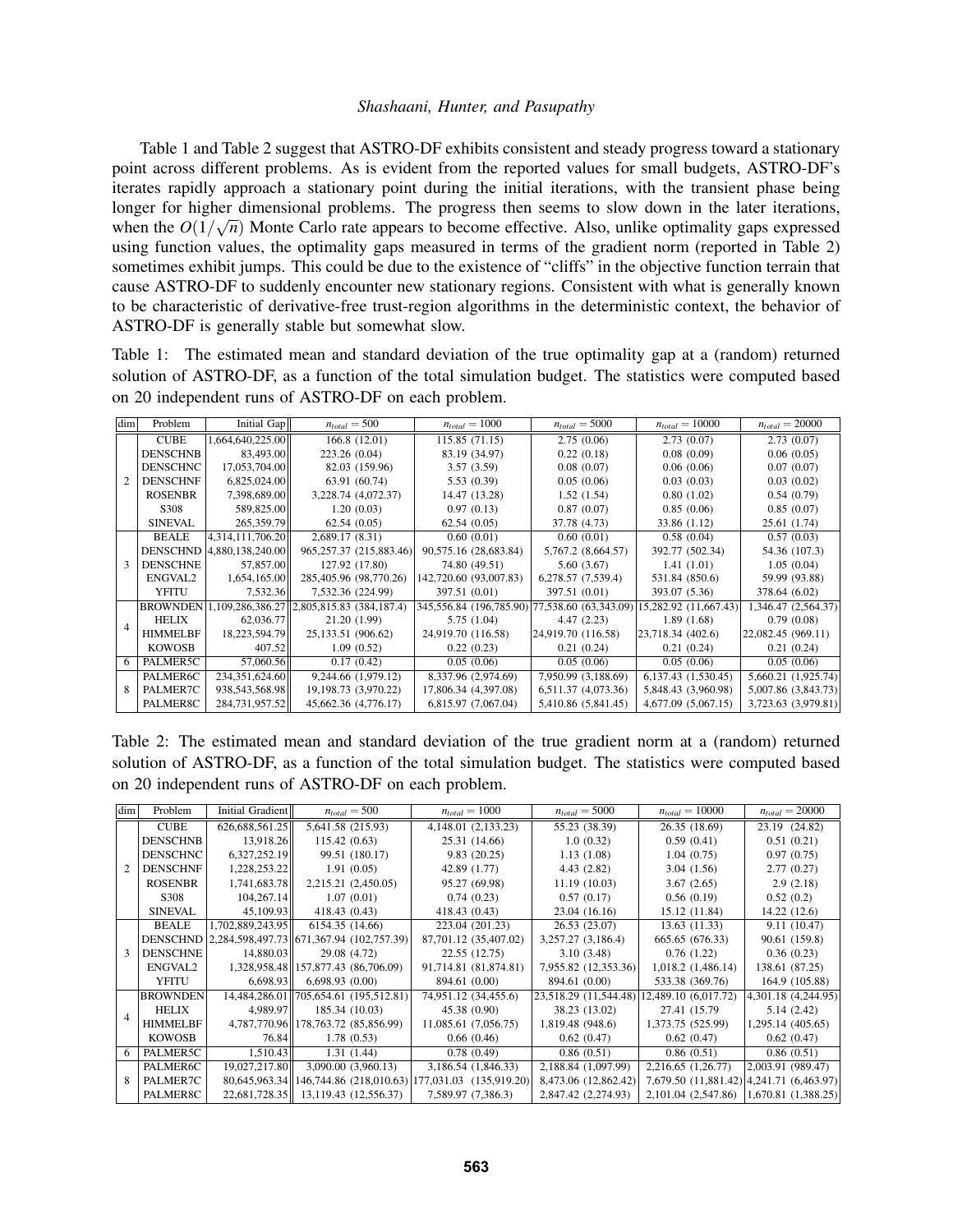## 5 CONCLUDING REMARKS

Over the last decade or so, derivative-free trust-region algorithms have enjoyed great attention and success in the deterministic context. We believe that the question of developing analogous algorithms for the Monte Carlo context is poorly studied; it is worthy of further inquiry because the settings for which derivativefree trust-region methods are devised seem predominant within Monte Carlo contexts. In this paper, we make some important initial steps towards answering this question. Specifically, we experiment our newly developed adaptive sampling trust-region optimization algorithms (called ASTRO-DF) for solving low to moderate dimensional simulation optimization problems. The algorithms we propose are convergent, but more importantly, gain practical efficiency through certain key steps related to adaptive sampling, model certification, and the careful balancing of interpolation, sampling, and model errors. The numerical results reported in this study confirm that ASTRO-DF is a reasonable framework for simulation oracles with low to high variability. Ongoing research focuses on a number of theoretical and practical issues within ASTRO-DF, some of which we summarize below.

- (i) Convergence theory for ASTRO-DF dictates the asymptotic sampling rate to be  $O(\Delta_k^{-4})$ , where  $\Delta_k$  is the incumbent trust-region radius. A similar requirement has been prescribed by two other recent prominent investigations (Chen et al. 2015, Larson 2012). Is this sampling rate fundamental Fecent prominent investigations (Chen et al. 2015, Larson 2012). Is this sampling rate fundal<br>in any sense? Does the  $O(\Delta_k^{-4})$  rate translate to the  $O(1/\sqrt{n})$  Monte Carlo canonical rate?
- (ii) Unlike the deterministic TRO-DF algorithm (Conn et al. 2009a), ASTRO-DF includes a model construction step in every iteration. It seems that such a stringent requirement can be relaxed without sacrificing convergence guarantees. In fact, the implementation of ASTRO-DF that we have used in Section 4 does just that by adding a criticality step which stipulates that the model construction step be invoked only when the model gradient is sufficiently small. Such a simple rule improves practical efficiency; whether it preserves convergence is an open question.
- (iii) A crucial unresolved issue that is somewhat related to the remark in (ii) relates to the manner of model construction. Specifically, how should the model construction step balance re-using already visited points with carefully placed new points within the trust-region? While using already visited points enhance efficiency by preserving simulation budget, they invariably result in poorer models because iterates visited by ASTRO-DF tend to be highly spatially correlated.
- (iv) The slowly increasing sequence  $\{\lambda_k\}$  ensures that the sample sizes within ASTRO-DF are forced to infinity asymptotically, and that the effects of infrequent spurious observations are limited. Our numerical experience strongly suggests that  $\{\lambda_k\}$  is only rarely binding, and almost never so asymptotically. Can it be established that the probability of the lower bound sequence  $\{\lambda_k\}$  being binding infinitely often is zero with probability one?

### **REFERENCES**

- Alagoz, O., A. J. Schaefer, and M. S. Roberts. 2009. "Optimizing Organ Allocation and Acceptance". In *Handbook of Optimization in Medicine*, 1–24. Springer.
- Asmussen, S., and P. W. Glynn. 2007. *Stochastic Simulation: Algorithms and Analysis*, Volume 57 of *Stochastic modeling and applied probability*. Springer-Verlag New York.
- Chen, R., M. Menickelly, and K. Scheinberg. 2015. "Stochastic Optimization Using a Trust-Region Method and Random Models". *Mathematical Programming*. Submitted.
- Conn, A. R., K. Scheinberg, and L. N. Vicente. 2009a. "Global Convergence of General Derivative-Free Trust-Region Algorithms to First-and Second-Order Critical Points". *SIAM Journal on Optimization* 20 (1): 387–415.
- Conn, A. R., K. Scheinberg, and L. N. Vicente. 2009b. *Introduction to Derivative-Free Optimization*, Volume 8. Society for Industrial and Applied Mathematics.